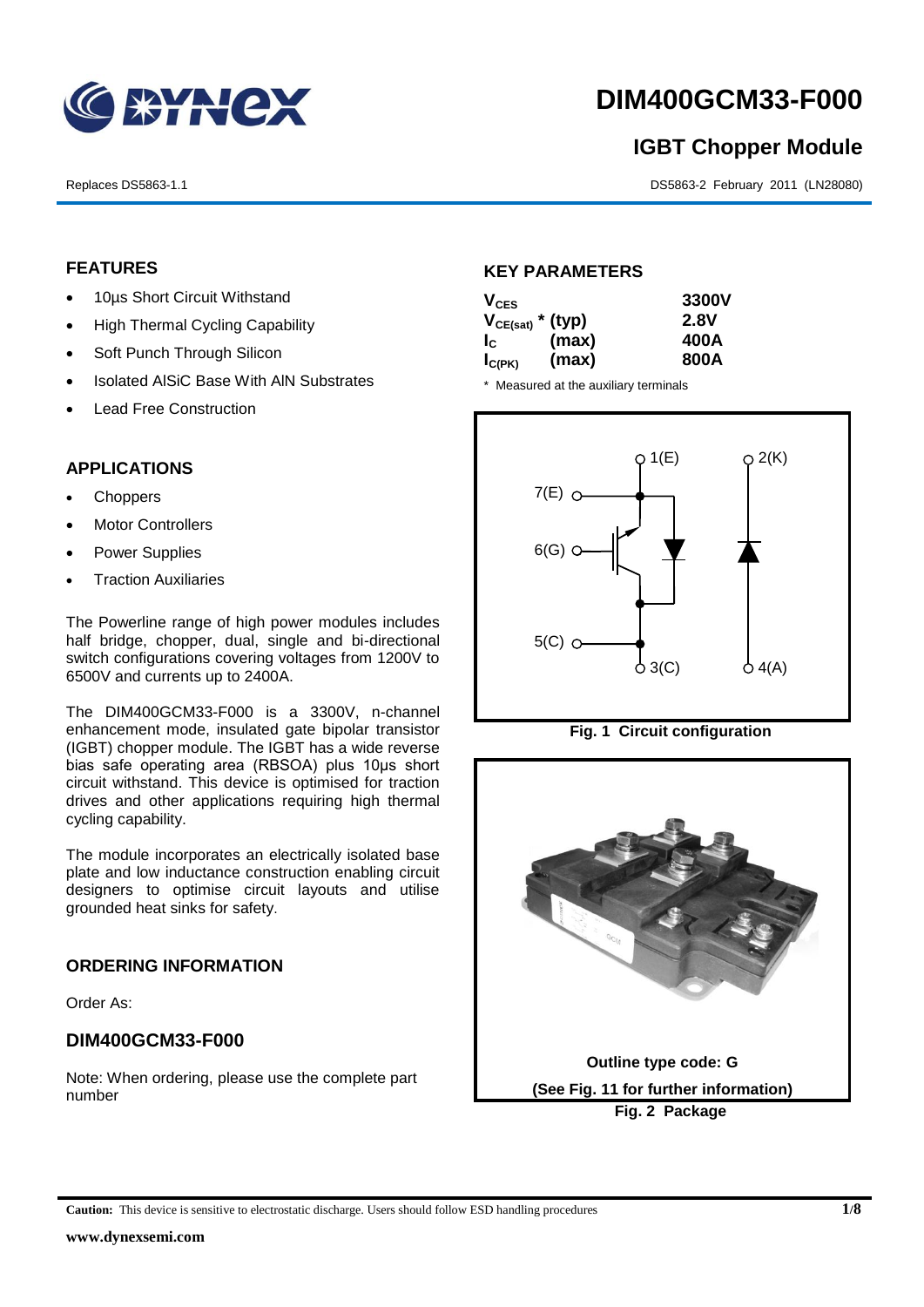#### **ABSOLUTE MAXIMUM RATINGS**

Stresses above those listed under 'Absolute Maximum Ratings' may cause permanent damage to the device. In extreme conditions, as with all semiconductors, this may include potentially hazardous rupture of the package. Appropriate safety precautions should always be followed. Exposure to Absolute Maximum Ratings may affect device reliability.

#### **Tcase = 25°C unless stated otherwise**

| Symbol           | <b>Test Conditions</b><br><b>Parameter</b>                       |                                                          | Max. | <b>Units</b> |
|------------------|------------------------------------------------------------------|----------------------------------------------------------|------|--------------|
| $V_{CES}$        | Collector-emitter voltage                                        | $V_{GE} = 0V$                                            |      | V            |
| $V_{GES}$        | Gate-emitter voltage                                             |                                                          | ±20  | $\vee$       |
| $I_{\rm C}$      | Continuous collector current                                     | $T_{\text{case}} = 90^{\circ}C$                          | 400  | A            |
| $I_{C(PK)}$      | 1ms, $T_{\text{case}} = 115^{\circ}$ C<br>Peak collector current |                                                          | 800  | A            |
| $P_{\text{max}}$ | Max. transistor power dissipation                                | $T_{\text{case}} = 25^{\circ}C$ , $T_i = 150^{\circ}C$   |      | W            |
| $I^2t$           | Diode $I^2$ t value (IGBT arm)                                   |                                                          | 80   | $kA^2s$      |
|                  | Diode $I^2$ t value (Diode arm)                                  | $V_R = 0$ , $t_p = 10$ ms, $T_i = 125$ °C                | 80   | $kA^2s$      |
| $V_{\sf isol}$   | Isolation voltage - per module                                   | Commoned terminals to base plate.<br>AC RMS, 1 min, 50Hz |      | V            |
| $Q_{PD}$         | Partial discharge - per module                                   | IEC1287, $V_1$ = 3500V, $V_2$ = 2600V, 50Hz RMS          | 10   | рC           |

#### **THERMAL AND MECHANICAL RATINGS**

| Internal insulation material:     | AIN              |
|-----------------------------------|------------------|
| Baseplate material:               | <b>AISiC</b>     |
| Creepage distance:                | 33mm             |
| Clearance:                        | 20 <sub>mm</sub> |
| CTI (Comparative Tracking Index): | 350              |

| Symbol                    | <b>Parameter</b>                                      | <b>Test Conditions</b>                        | Min   | Typ. | <b>Max</b> | <b>Units</b>    |
|---------------------------|-------------------------------------------------------|-----------------------------------------------|-------|------|------------|-----------------|
| $R_{th(i-c)}$             | Thermal resistance – transistor (per arm)             | Continuous dissipation -<br>junction to case  |       |      | 24         | °C/kW           |
|                           | Thermal resistance – diode (IGBT arm)                 | Continuous dissipation -                      |       | ۰    | 48         | °C/kW           |
| $R_{th(j-c)}$             | Thermal resistance - diode (Diode arm)                | junction to case                              |       |      | 48         | °C/kW           |
| $R_{th(c-h)}$             | Thermal resistance - case to heatsink<br>(per module) | Mounting torque 5Nm<br>(with mounting grease) |       | ۰    | 8          | °C/kW           |
| $\mathsf{T}_{\mathsf{i}}$ | Junction temperature                                  | Transistor                                    | ٠     | ۰    | 150        | $^{\circ}C$     |
|                           |                                                       | Diode                                         |       | ۰    | 125        | $^{\circ}C$     |
| $T_{\text{stg}}$          | Storage temperature range                             | ٠                                             | $-40$ | ۰    | 125        | $\rm ^{\circ}C$ |
|                           |                                                       | Mounting - M6                                 |       | ۰    | 5          | Nm              |
|                           | Screw torque                                          | Electrical connections - M4                   |       |      | 2          | Nm              |
|                           |                                                       | Electrical connections - M8                   |       | -    | 10         | Nm              |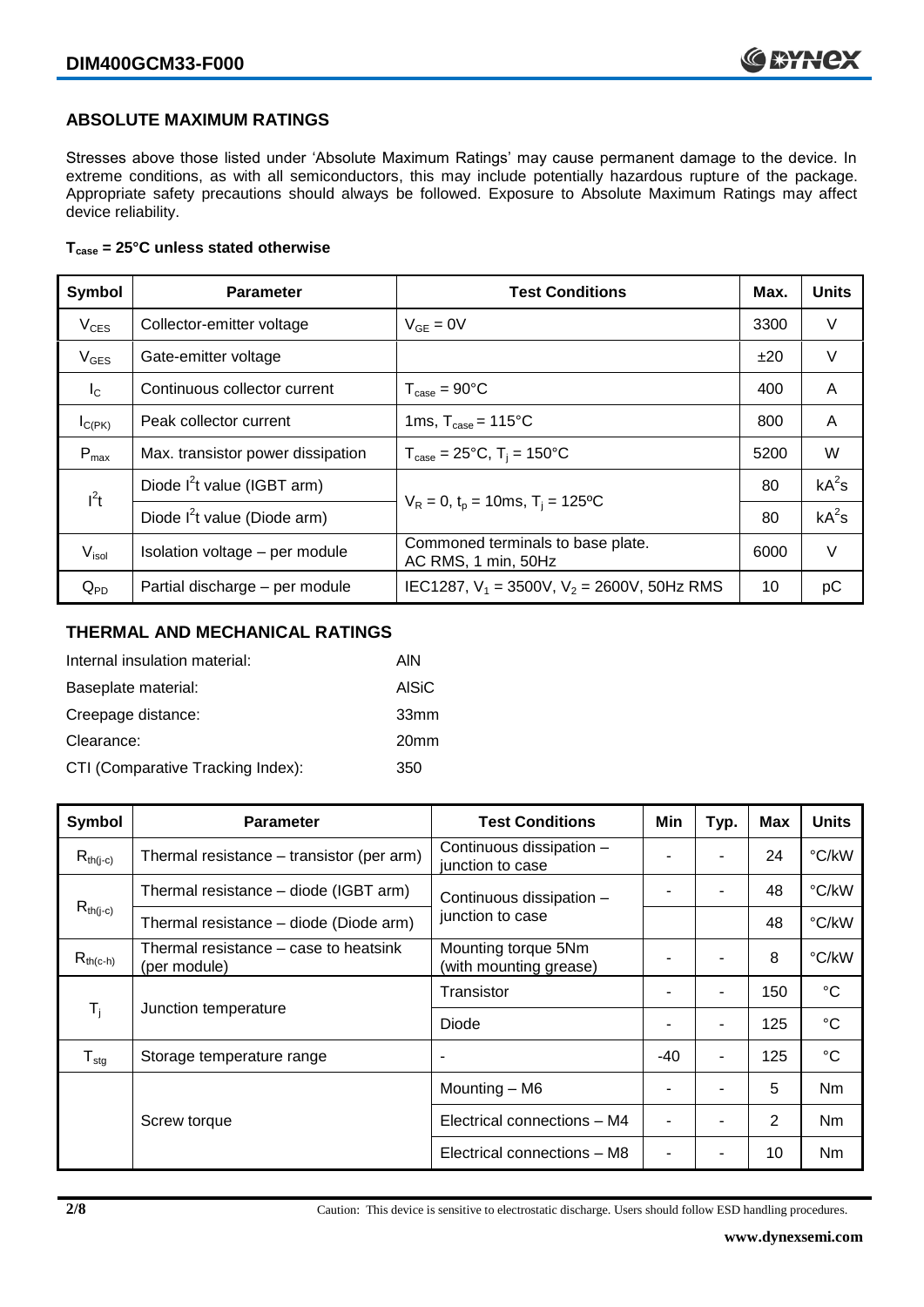### **ELECTRICAL CHARACTERISTICS**

#### **Tcase = 25°C unless stated otherwise.**

| <b>Symbol</b>                                 | <b>Parameter</b>                     | <b>Test Conditions</b>                                                                                                                                           | Min | <b>Typ</b> | <b>Max</b> | <b>Units</b> |
|-----------------------------------------------|--------------------------------------|------------------------------------------------------------------------------------------------------------------------------------------------------------------|-----|------------|------------|--------------|
|                                               |                                      | $V_{GE} = 0V$ , $V_{CE} = V_{CES}$                                                                                                                               |     |            | 2          | mA           |
| Collector cut-off current<br>$I_{\text{CES}}$ |                                      | $V_{GF} = 0V$ , $V_{CF} = V_{CFS}$ , $T_{case} = 125^{\circ}C$                                                                                                   |     |            | 30         | mA           |
| $I_{\text{GES}}$                              | Gate leakage current                 | $V_{GF} = \pm 20V$ , $V_{CF} = 0V$                                                                                                                               |     |            | 1          | μA           |
| $V_{GE(TH)}$                                  | Gate threshold voltage               | $I_C = 40mA$ , $V_{GE} = V_{CE}$                                                                                                                                 | 5.5 | 6.5        | 7.0        | $\vee$       |
|                                               | Collector-emitter                    | $V_{GE} = 15V$ , $I_C = 400A$                                                                                                                                    |     | 2.8        |            | $\vee$       |
| $V_{CE(sat)}$                                 | saturation voltage                   | $V_{GE}$ = 15V, $I_C$ = 400A, T <sub>i</sub> = 125°C                                                                                                             |     | 3.6        |            | $\vee$       |
| $I_F$                                         | Diode forward current                | DC                                                                                                                                                               |     | 400        |            | A            |
| $I_{FM}$                                      | Diode maximum forward current        | $t_p = 1$ ms                                                                                                                                                     |     | 800        |            | A            |
|                                               | Diode forward voltage<br>(IGBT arm)  |                                                                                                                                                                  |     | 2.9        |            | $\vee$       |
| $V_F$ <sup>†</sup>                            | Diode forward voltage<br>(Diode arm) | $I_F = 400A$                                                                                                                                                     |     | 2.9        |            | $\vee$       |
|                                               | Diode forward voltage<br>(IGBT arm)  |                                                                                                                                                                  |     | 3.0        |            | $\vee$       |
|                                               | Diode forward voltage<br>(Diode arm) | $I_F = 400A$ , $T_i = 125^{\circ}C$                                                                                                                              |     | 3.0        |            | $\vee$       |
| $C_{\mathsf{ies}}$                            | Input capacitance                    | $V_{CE} = 25V$ , $V_{GE} = 0V$ , $f = 1MHz$                                                                                                                      |     | 72         |            | nF           |
| $Q_q$                                         | Gate charge                          | ±15V                                                                                                                                                             |     | 10         |            | $\mu$ C      |
| $C_{res}$                                     | Reverse transfer capacitance         | $V_{CE} = 25V$ , $V_{GE} = 0V$ , f = 1MHz                                                                                                                        |     |            |            | nF           |
| $L_M$                                         | Module inductance - per arm          |                                                                                                                                                                  |     | 25         |            | nH           |
| $R_{INT}$                                     | Internal resistance - per arm        |                                                                                                                                                                  |     | 260        |            | $\mu\Omega$  |
| $SC_{Data}$                                   | Short circuit current, Isc.          | $T_i = 125$ °C, V <sub>CC</sub> = 2500V<br>$t_p \le 10 \mu s$ , $V_{GE} \le 15V$<br>$V_{CE \text{(max)}} = V_{CES} - L^{\dagger} x \text{ dI/dt}$<br>IEC 60747-9 |     | 1850       |            | A            |

#### **Note:**

 $\dagger$  Measured at the power busbars, not the auxiliary terminals

 $\check{}$  L is the circuit inductance + L<sub>M</sub>

**Caution:** This device is sensitive to electrostatic discharge. Users should follow ESD handling procedures **3/8**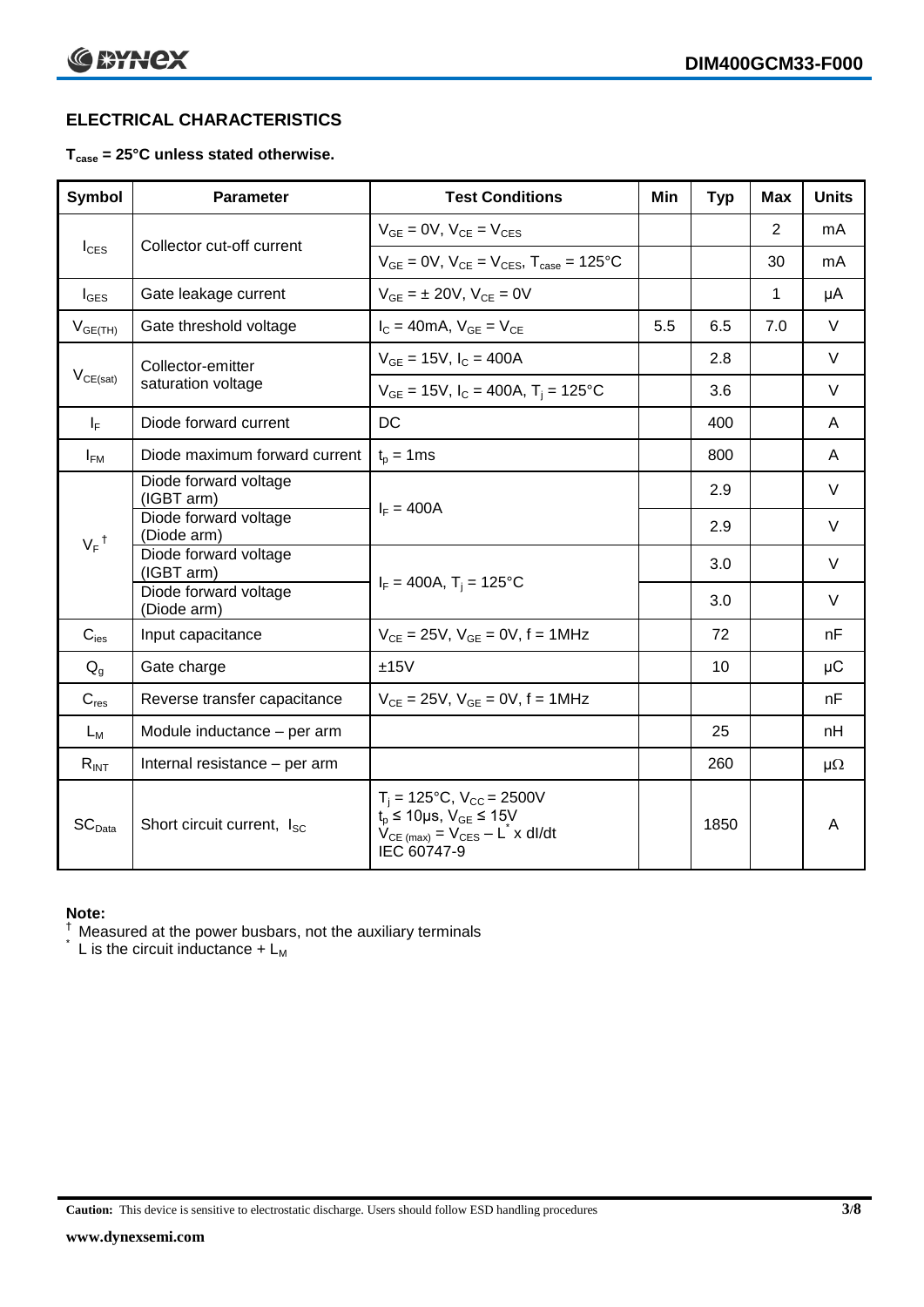#### **ELECTRICAL CHARACTERISTICS**

**Tcase = 25°C unless stated otherwise**

| Symbol              | <b>Parameter</b>                              | <b>Test Conditions</b>                              | Min | Typ. | <b>Max</b> | <b>Units</b> |
|---------------------|-----------------------------------------------|-----------------------------------------------------|-----|------|------------|--------------|
| $t_{d(\text{off})}$ | Turn-off delay time                           | $I_c = 400A$                                        |     | 2100 |            | ns           |
| $t_{f}$             | Fall time                                     | $V_{GE} = \pm 15V$                                  |     | 210  |            | ns           |
| $E_{OFF}$           | Turn-off energy loss                          | $V_{CF} = 1800V$                                    |     | 520  |            | mJ           |
| $t_{d(on)}$         | Turn-on delay time                            | $R_{G(ON)} = 5.6\Omega$<br>$R_{G(OFF)} = 8.2\Omega$ |     | 1130 |            | ns           |
| $t_{r}$             | Rise time                                     | $C_{\text{qe}} = 110nF$                             |     | 245  |            | ns           |
| $E_{ON}$            | Turn-on energy loss                           | $L_s \sim 100hH$                                    |     | 620  |            | mJ           |
| $Q_{rr}$            | Diode reverse recovery charge<br>$I_F = 400A$ |                                                     |     | 160  |            | μC           |
| $I_{rr}$            | Diode reverse recovery current                | $V_{CF} = 1800V$                                    |     | 330  |            | A            |
| $E_{rec}$           | Diode reverse recovery energy                 | $dl_F/dt = 2000A/\mu s$                             |     | 150  |            | mJ           |

#### **Tcase = 125°C unless stated otherwise**

| Symbol              | <b>Parameter</b>               | <b>Test Conditions</b>                                                                      | Min | Typ. | <b>Max</b> | <b>Units</b> |
|---------------------|--------------------------------|---------------------------------------------------------------------------------------------|-----|------|------------|--------------|
| $t_{d(\text{off})}$ | Turn-off delay time            | $I_c = 400A$                                                                                |     | 2150 |            | ns           |
| $t_{f}$             | Fall time                      | $V_{GF} = \pm 15V$                                                                          |     | 220  |            | ns           |
| $E_{\mathsf{OFF}}$  | Turn-off energy loss           | $V_{CE} = 1800V$<br>$R_{G(ON)} = 5.6\Omega$<br>$R_{G(OFF)} = 8.2\Omega$<br>$C_{qe} = 110nF$ |     | 600  |            | mJ           |
| $t_{d(on)}$         | Turn-on delay time             |                                                                                             |     | 1160 |            | ns           |
| $t_{r}$             | Rise time                      |                                                                                             |     | 285  |            | ns           |
| $E_{ON}$            | Turn-on energy loss            | $L_s \sim 100$ nH                                                                           |     | 870  |            | mJ           |
| $Q_{rr}$            | Diode reverse recovery charge  | $I_F = 400A$                                                                                |     | 300  |            | μC           |
| $I_{rr}$            | Diode reverse recovery current | $V_{CF} = 1800V$                                                                            |     | 400  |            | A            |
| $E_{rec}$           | Diode reverse recovery energy  | $dl_F/dt = 2000A/\mu s$                                                                     |     | 300  |            | mJ           |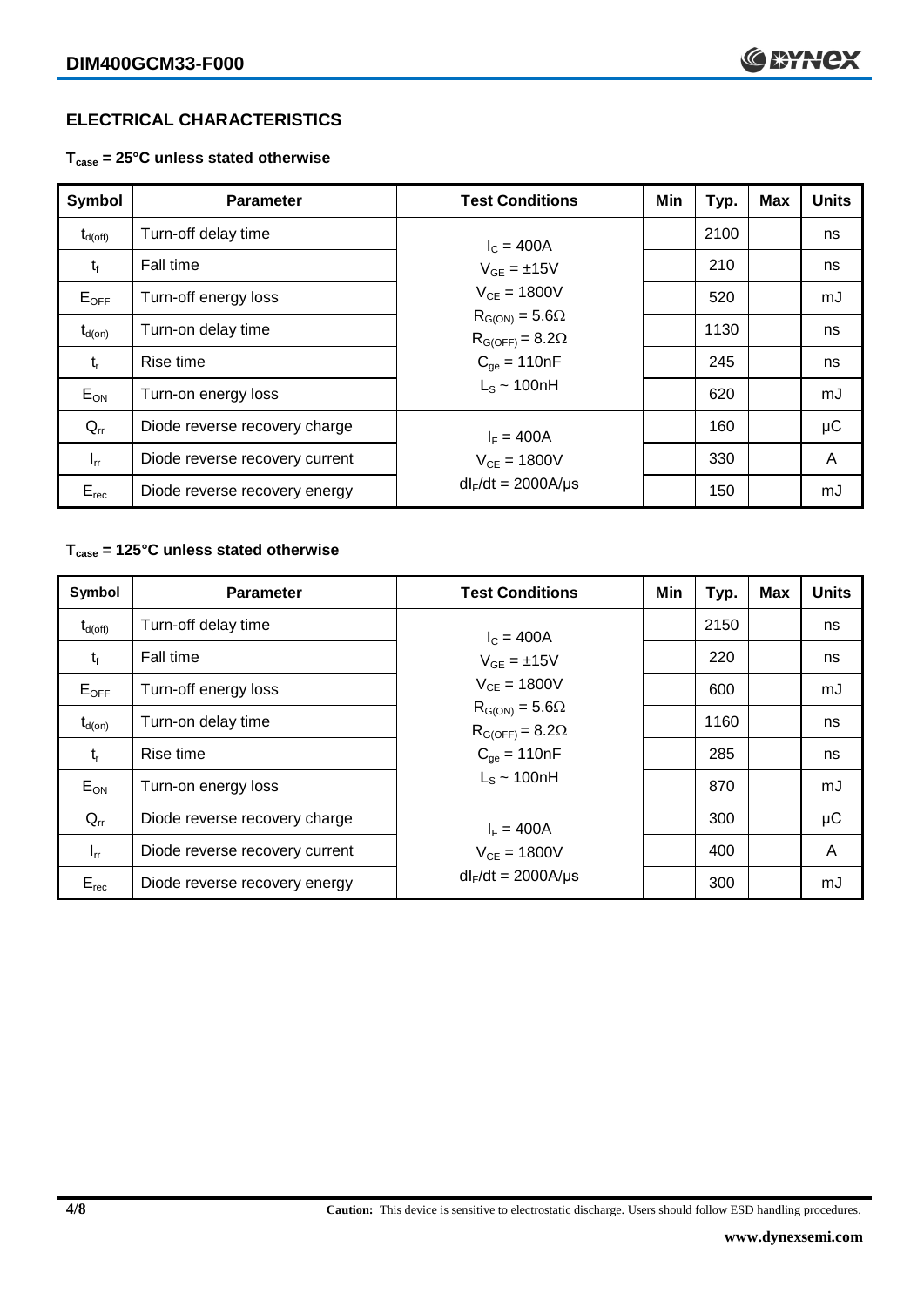

**Caution:** This device is sensitive to electrostatic discharge. Users should follow ESD handling procedures **5/8**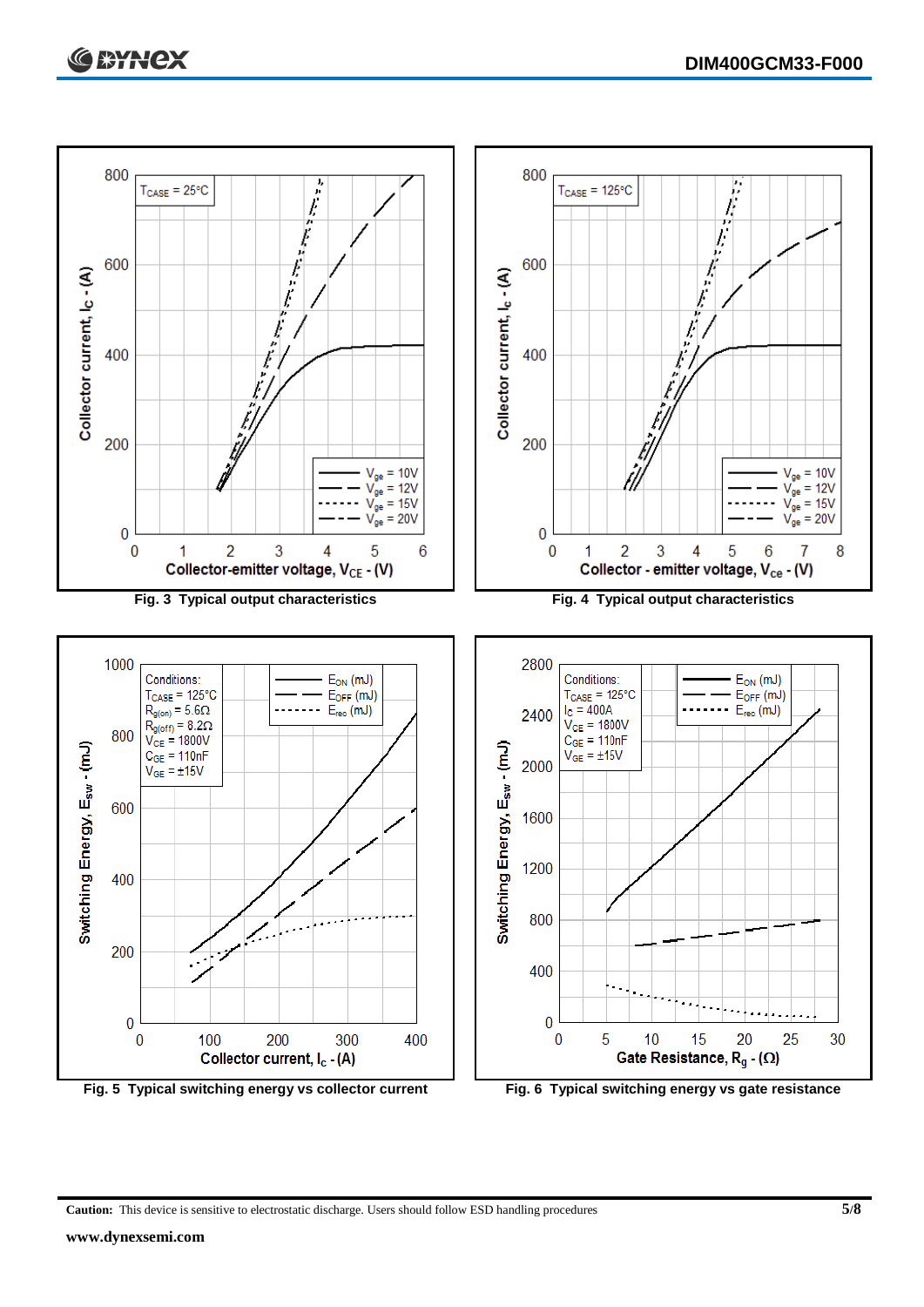

**6/8 Caution:** This device is sensitive to electrostatic discharge. Users should follow ESD handling procedures.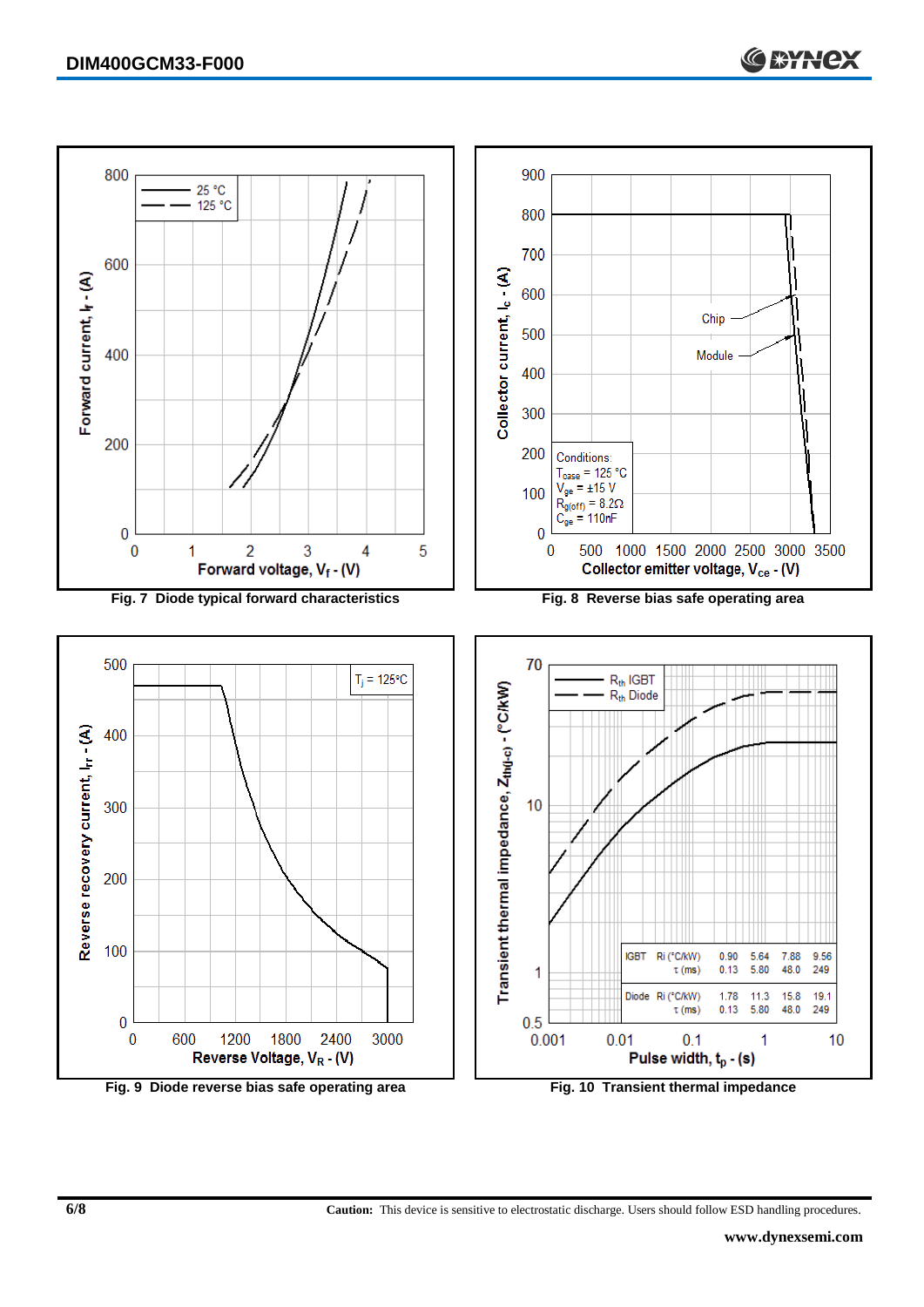

#### **PACKAGE DETAILS**

For further package information, please visit our website or contact Customer Services. All dimensions in mm, unless stated otherwise. **DO NOT SCALE.**



**Caution:** This device is sensitive to electrostatic discharge. Users should follow ESD handling procedures **7/8**